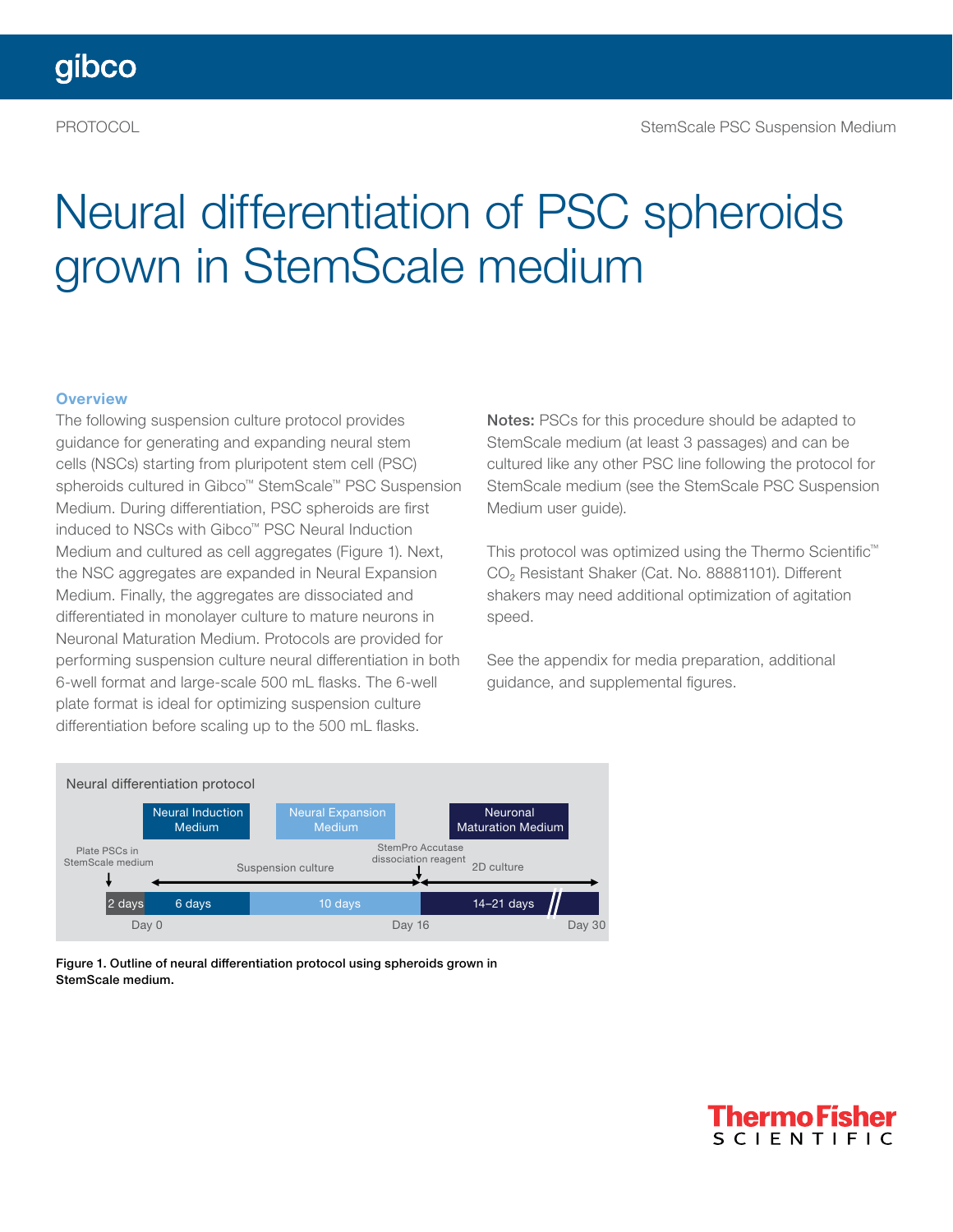#### Neural induction and expansion of PSC spheroids, 6-well plate format

#### Neural induction in a 6-well plate

The first step of the neural differentiation protocol is neural induction of spheroids (grown in StemScale medium) to NSC aggregates. After 6 days of neural induction, the resulting NSC aggregates contain >90% SOX1/nestin co-positive cells. Positional marker expression is typically ~30–50% PAX6-positive cells and <5% Otx2-positive cells. See the appendix for supplemental figures showing NSC aggregate morphology during induction and expansion (Figure S1), staining of NSC and positional markers (Figure S2), and staining of neuronal maturation markers (Figure S3).

1. After passaging, maintain PSC spheroids in 2 mL of StemScale medium for 2 days. Average spheroid diameter at the time of induction should be between ~200 µm and 280 µm. See Figure 2 for an example of PSC spheroids at day 0 of induction.

Note: Spheroid size at the start of differentiation and/or the length of time maintained as spheroids (2 days or 3 days) may need to be optimized depending on cell line. PSC spheroid size can also be controlled by adjusting the shaker rotation speed (higher rpm will result in smaller spheroids).



Figure 2. Neural induction at day 0. PSC spheroids grown in

- 2. Induction day 0 (D0): Perform a 90% medium change, replacing 1.8 mL of StemScale medium with PSC Neural Induction Medium. Return cells to the orbital shaker at 70 rpm. Incubate cells for 48 hr.
- 3. Induction D2: Perform an 80% medium change with PSC Neural Induction Medium. Return cells to the orbital shaker at 70 rpm. Incubate cells for 24 hr.
- 4. Induction D3: Perform an 80% medium change with PSC Neural Induction Medium. Return cells to the orbital shaker at 70 rpm. Incubate cells for 24 hr.
- 5. Induction D4: Perform an 80% medium change with PSC Neural Induction Medium. Return cells to the orbital shaker at 70 rpm. Incubate cells for 24 hr.
- 6. Induction D5: Perform an 80% medium change with PSC Neural Induction Medium. Return cells to the orbital shaker at 70 rpm. Incubate cells for 24 hr (see Note below).
- 7. Induction D6: At day 6 of induction (Figure 3), cells should be >90% SOX1/nestin co-positive and are ready to go into Neural Expansion Medium.

Note: Due to proliferation of cells during induction, aggregates may need to be divided into multiple wells between day 5 and day 7 of the protocol. Monitor the medium daily; if the medium is yellow 24 hr after a medium change, divide the aggregates from a single well into multiple wells (aggregate dissociation is not recommended at this stage). A 1:3 well distribution is recommended. The distribution ratio should not be too high, as the agitation dynamics can change and damage the aggregates. See the appendix for guidance on well distribution of NSC aggregates.



Figure 2. Neural induction at day 0. PSC spheroids grown in Figure 3. Neural induction at day 6. PSC spheroids in a 6-well plate<br>StemScale medium after 2 days in suspension culture. in suspension at day 6 of neural induction.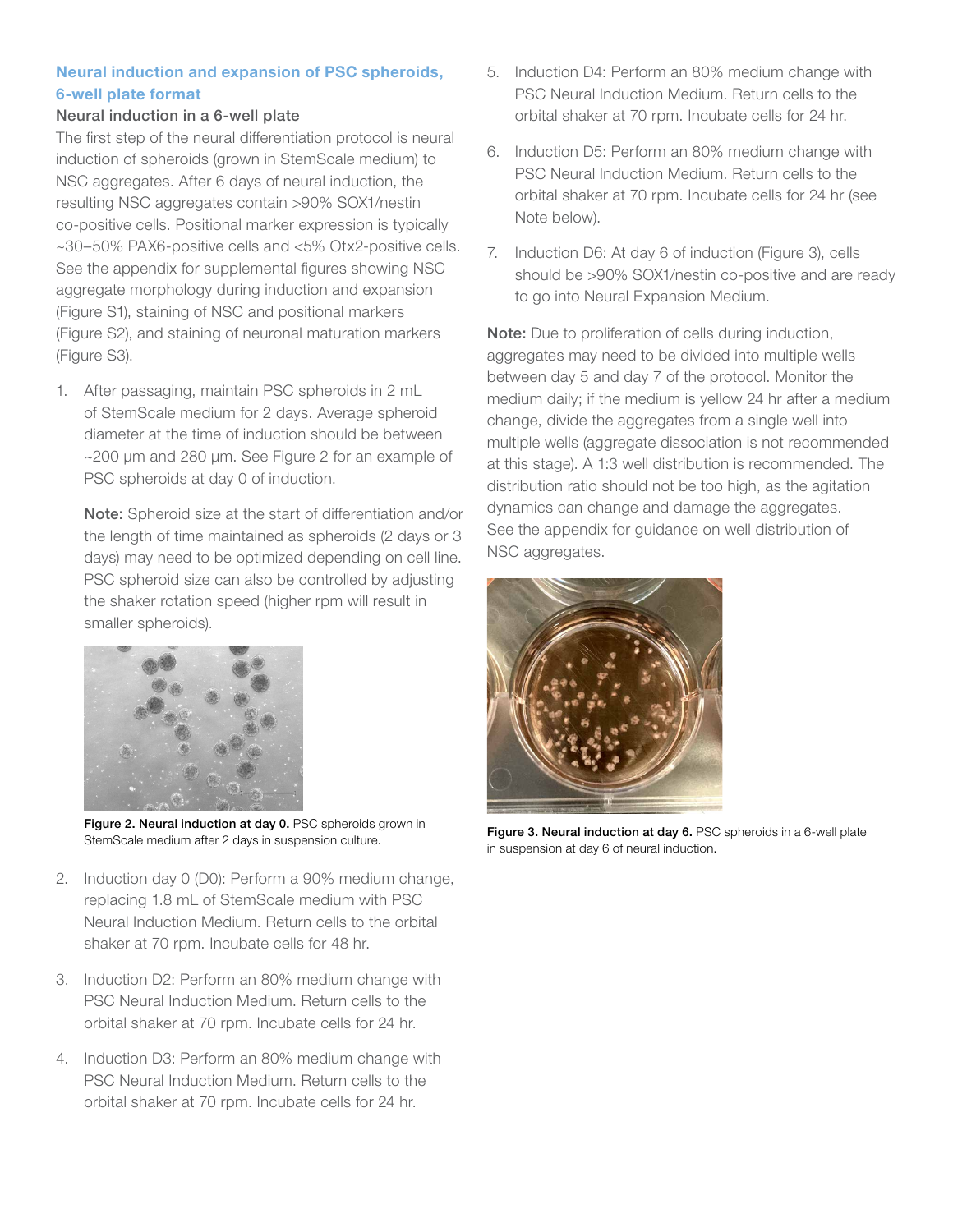#### Neural expansion in a 6-well plate

After 6 days of induction, NSC aggregates are ready for neural expansion. During expansion, it is normal for larger cell aggregates to partially disaggregate into smaller cell aggregates (Figure S1).

1. Expansion D0: Perform an 80% medium change with Neural Expansion Medium. Return cells to the orbital shaker at 70 rpm for 24 hr. If NSC aggregates have not yet been distributed, follow the guidance on well distribution of NSC aggregates in the appendix, using Neural Expansion Medium.

Recommended: Neural induction efficiency can be assayed anytime during expansion. Aggregates can be dissociated using Gibco™ StemPro™ Accutase™ Cell Dissociation Reagent and plated in 2D on plates coated with Gibco™ Geltrex™ matrix, for immunocytochemistry (ICC) analysis of NSC markers SOX1/nestin, and positional markers PAX6/Otx2. See the appendix for guidance on dissociating NSC aggregates and 2D plating for induction efficiency assays, and Figure S2 for expected results.

- 2. Expansion D1 to D8: Perform an 80% medium change with Neural Expansion Medium. Return cells to the orbital shaker at 70 rpm. Perform an 80% medium change daily between D2 and D8. Wells containing aggregates will likely need to be divided 1:3 again between expansion D2 and D4.
- 3. Expansion D8: At day 8 of expansion, aggregates can be dissociated and plated in 2D for neuronal maturation, or cryopreserved in Neural Expansion Medium with 10% DMSO. See the neuronal maturation section and the appendix for guidance on dissociating and plating NSCs for 2D neuronal maturation. Aggregates can be expanded for at least 10 days without a significant drop in NSC marker expression or impact on subsequent neuronal maturation.

Note: Between D6 and D8 of expansion, NSC aggregates may need to be divided a third time. Monitor consumption of the medium.

4. Expansion D10: We recommend plating cells for maturation in 2D culture and/or cryopreserving cells.

### Neural induction and expansion of PSC spheroids, 500 mL flask format

The large-scale neural differentiation format has been optimized to follow the same timeline as the 6-well plate format, using a 500 mL flask with a culture volume of 100 mL on the Thermo Scientific CO<sub>2</sub> Resistant Shaker at a speed of 80 rpm throughout the protocol.

Note: To visually monitor cell aggregates under a microscope during culture, tilt the flask at a 45° angle and allow aggregates to settle for ~1 min. With a 5 mL pipette, transfer a small number of aggregates to a cell culture dish containing an appropriate volume of medium.

#### Seeding PSCs in a 500 mL flask

Day  $-2$ : Seed 1.5 x 10<sup>7</sup> PSCs in 100 mL of StemScale medium containing 10 µM ROCK inhibitor (Y-27632). Culture for 24 hr.

Day -1: Perform a 50% medium change with StemScale medium by tipping the flask at a 45° angle and allowing spheroids to settle for 4 min before removing and replacing 50 mL of the medium.

#### Neural induction in a 500 mL flask

1. After passaging and maintaining PSC spheroids in StemScale medium for 2 days, the average spheroid diameter at the time of induction should be between  $\sim$ 200 µm and 280 µm.

Note: Spheroid size at the start of differentiation and/or the length of time maintained as spheroids (2 days or 3 days) may need to be optimized depending on cell line.

- 2. Induction D0: Perform an 80% medium change, replacing 80 mL of StemScale medium with PSC Neural Induction Medium. Return cells to the orbital shaker at 80 rpm. Incubate cells for 48 hr.
- 3. Induction D2: Perform an 80% medium change with PSC Neural Induction Medium. Return cells to the orbital shaker at 80 rpm. Incubate cells for 24 hr.
- 4. Induction D3: Perform an 80% medium change with PSC Neural Induction Medium. Return cells to the orbital shaker at 80 rpm. Incubate cells for 24 hr.
- 5. Induction D4: Perform an 80% medium change with PSC Neural Induction Medium. Return cells to the orbital shaker at 80 rpm. Incubate cells for 24 hr.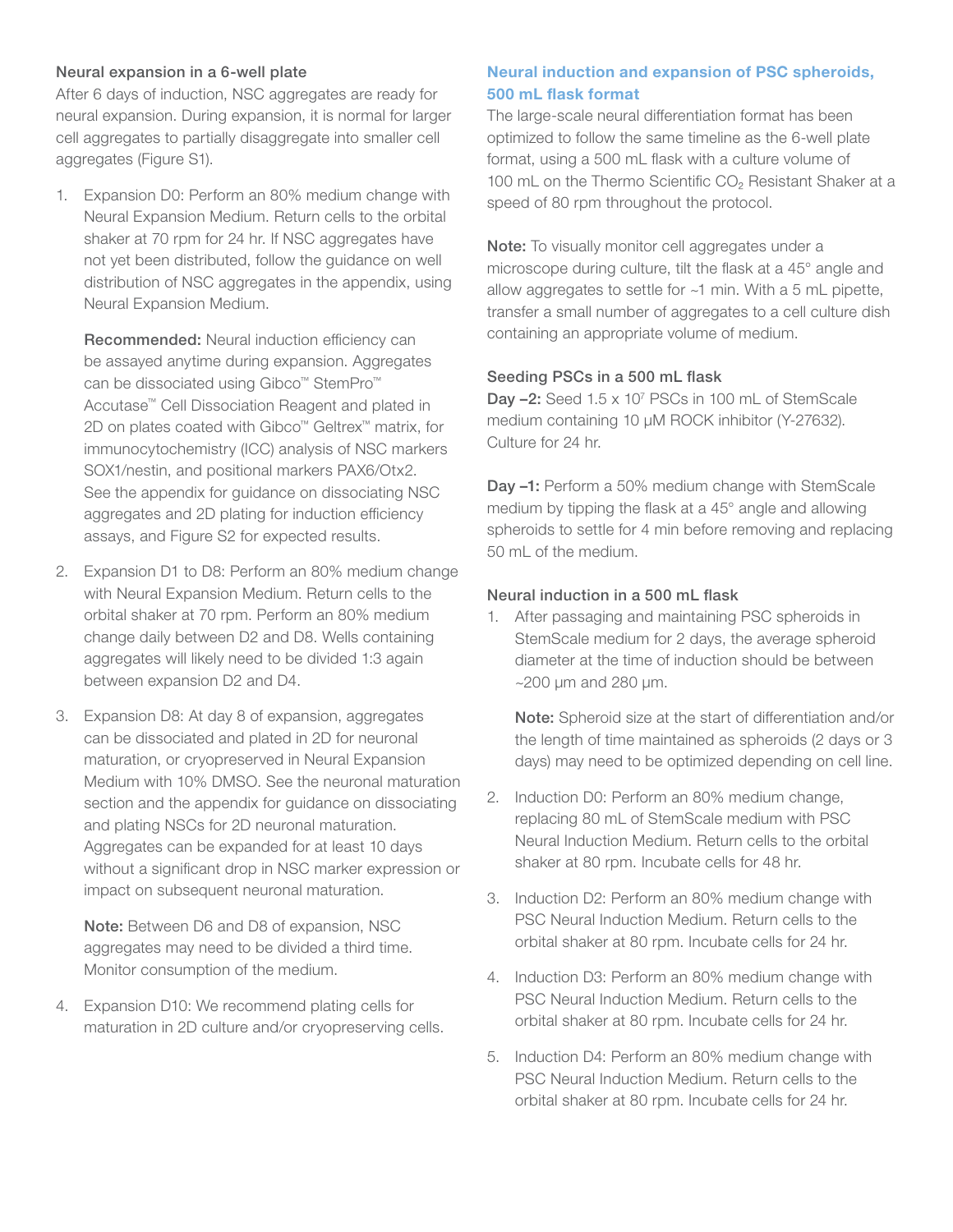- 6. Induction D5: Perform an 80% medium change with PSC Neural Induction Medium. Return cells to the orbital shaker at 80 rpm. Incubate cells for 24 hr (see Note below).
- 7. Induction D6: At day 6 of induction, cells should be >90% SOX1/nestin co-positive and are ready to go into Neural Expansion medium.

Note: Due to proliferation of cells during induction, aggregates may need to be divided into multiple flasks between days 6 and 8 of the protocol. Monitor the medium daily. If the medium is yellow 24 hr after a medium change, divide the aggregates from a single flask into multiple flasks (aggregate dissociation is not recommended at this stage). A 1:2 or 1:3 flask distribution is recommended. The distribution ratio should not be too high, as the agitation dynamics can change and damage the aggregates if too few are in each flask. See the appendix for guidance on well distribution of NSC aggregates.

#### Neural expansion in 500 mL flasks

After 6 days of induction, NSC aggregates can be evenly distributed into three 500 mL flasks and are ready for neural expansion.

8. Expansion D0: Perform an 80% medium change with Neural Expansion Medium. Return cells to the orbital shaker at 80 rpm for 24 hr. If aggregates have not yet been distributed to multiple flasks, then follow the NSC aggregate well distribution guidance in the appendix, using Neural Expansion Medium.

Recommended: Neural induction efficiency can be assayed anytime during expansion. Aggregates can be dissociated with StemPro Accutase Cell Dissociation Reagent and plated in 2D on plates coated with Geltrex matrix for ICC analysis of NSC markers SOX1/nestin, and positional markers PAX6/Otx2. See the appendix for guidance on dissociating NSC aggregates and 2D plating for induction efficiency assays, and Figure S2 for expected results.

- 9. Expansion D1 toD8: Perform an 80% medium change with Neural Expansion Medium. Return cells to the orbital shaker at 80 rpm (Figure 4). Perform 80% medium change daily between D2 and D8. Flasks containing aggregates will likely need to be divided 1:2 between expansion D2 and D4 and again between D6 and D8. Monitor medium consumption daily.
- 10. Expansion D8: At day 8 of expansion, aggregates can be dissociated and plated in 2D for neuronal maturation, cryopreserved in Neural Expansion Medium with 10% DMSO, or continue to be expanded. See the neuronal maturation section and the appendix for guidance on dissociating and plating NSCs for 2D neuronal maturation. Aggregates can be expanded for at least 10 days without a significant drop in NSC marker expression or impact on subsequent neuronal maturation.

Note: Between D6 and D8 of expansion, NSC aggregates may need to be divided 1:2 a third time. Monitor medium consumption.

11. Expansion D10 to D12: We recommend plating cells for maturation in 2D culture and/or cryopreserving cells.





Figure 4. Neural expansion of aggregates. NSC aggregates at day 1 of expansion in a 500 mL flask.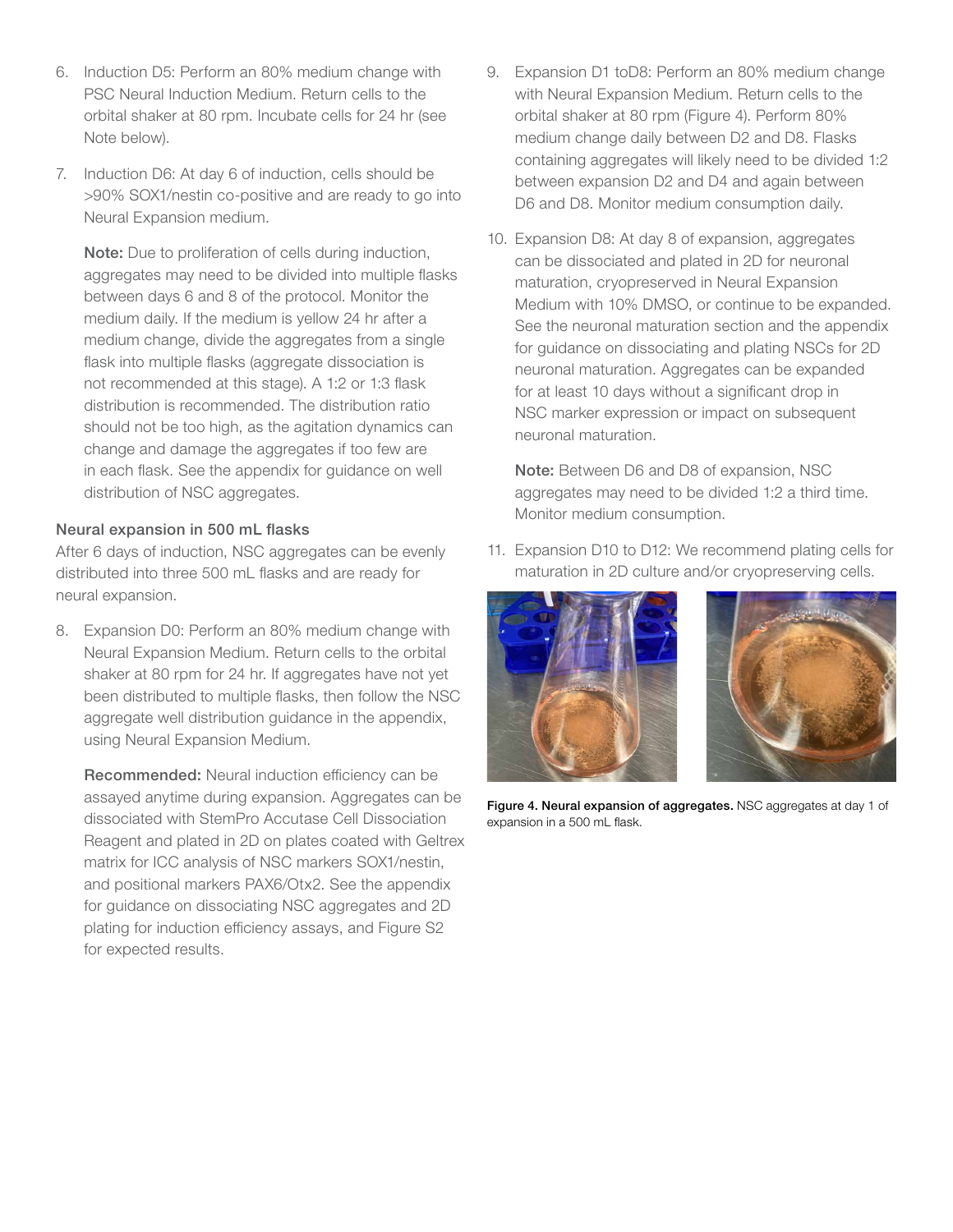#### Neuronal maturation in 2D monolayer culture

For neuronal maturation, we recommend plating NSCs in Neuronal Differentiation Medium for 5 days. After 5 days of differentiation, continue with 50% medium changes using Neuronal Maturation Medium (if preferred, maturation can continue in Neuronal Differentiation Medium). Plates should be sequentially coated with poly-D-lysine and then laminin. See the appendix for guidance on media preparation and plate coating.

#### Aggregate dissociation for neuronal maturation

- 1. Using a 5 mL serological pipette, gently transfer the medium and expanded NSC aggregates from one well of a 6-well plate to a 15 mL conical tube.
- 2. Using a 5 mL serological pipette, add 2 mL of DPBS to the well. Tip the plate at a 45° angle. Using the 2 mL of DPBS, rinse any aggregates from the surface of the well. Allow aggregates to settle in the DPBS for ~1 min. Transfer the remaining aggregates and DPBS to the 15 mL conical tube and allow them to settle for ~1 min.
- 3. Carefully aspirate the medium, leaving ~100–200 µL above the collected aggregates. Gently add 4 mL of DPBS, and swirl the tube to resuspend the aggregates. Allow aggregates to settle for ~1 min.
- 4. Repeat previous step. Wash steps are necessary for efficient dissociation using StemPro Accutase reagent.
- 5. Add 2–4 mL of prewarmed StemPro Accutase reagent to the aggregates. The volume of StemPro Accutase reagent added depends on the mass of the collected aggregates. Gently swirl the tube to resuspend the aggregates, and place the tube in a 37°C water bath for 6 min. To facilitate dissociation with StemPro Accutase reagent during incubation, swirl the tube every 1 min to resuspend aggregates.
- 6. After 5–6 min, gently pipet the aggregates up and down 10 times, using a 1 mL standard-bore pipette tip. Aggregates should begin to dissociate during pipetting. If cell aggregates are still visible, return the tube to the 37°C water bath for 2 min and repeat pipetting using a 1 mL pipette tip. Aggregates should be completely dissociated.
- 7. Add 6–8 mL of DPBS to the tube to stop the StemPro Accutase dissociation enzyme's activity. Remove a small volume for cell counting. Centrifuge the cell suspension at 300 × *g* for 3 min.
- 8. Aspirate the medium, leaving ~100 µL of medium above the pelleted cells. Tap the tube several times to dislodge the pellet.

#### Plating cells for monolayer neuronal maturation

- 1. Resuspend dissociated NSCs with prewarmed Neuronal Differentiation Medium with 10 μM ROCK inhibitor (Y-27632) to an appropriate density. NSCs can be plated at a seeding density in the range of  $2-15 \times 10^4$  cells/cm<sup>2</sup>. Recommended seeding density is  $3-8 \times 10^4$  cells/cm<sup>2</sup>. Incubate cells for 24 hr.
- 2. Perform a 50% medium change with Neuronal Differentiation Medium without ROCK inhibitor.
- 3. At day 5, perform a 50% medium change with Neuronal Maturation Medium.

Note: Cells can continue to be matured in Neuronal Differentiation Medium if preferred.

4. Perform a 50% medium change every 2–4 days for the duration of neuronal maturation.

Figure S3 in the appendix shows expected results after 20 days of maturation.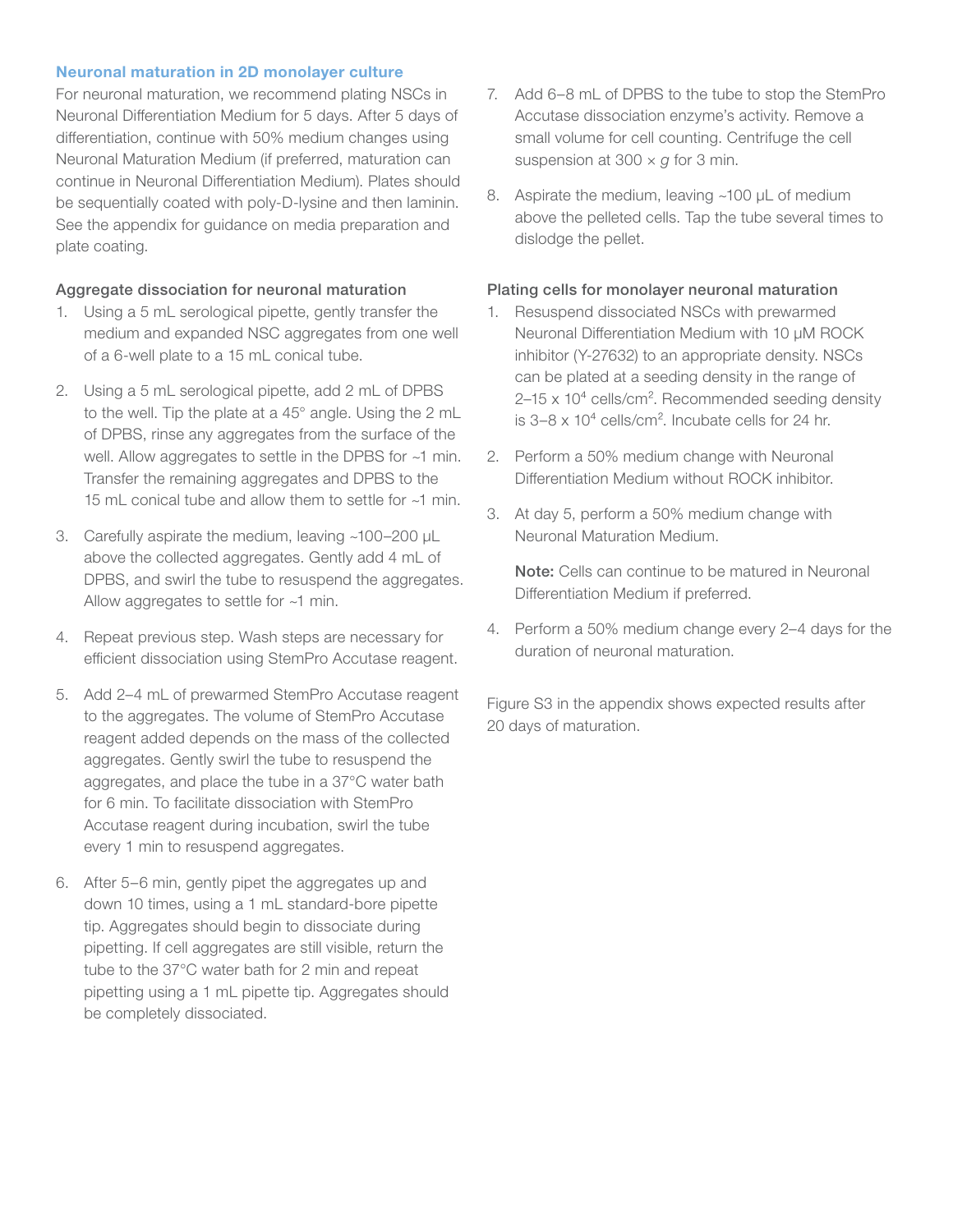#### Appendix

#### Media preparation

PSC Neural Induction Medium:

1. To prepare 500 mL of complete PSC Neural Induction Medium, aseptically mix the following components:

| <b>Product</b>                    |                 | Volume Cat. No.                     |
|-----------------------------------|-----------------|-------------------------------------|
| Neurobasal Medium                 | 490 mL          | <b>Both included</b><br>in A1647801 |
| Neural Induction Supplement (50X) | $10 \text{ ml}$ |                                     |

2. Complete PSC Neural Induction Medium can be stored at 2–8°C in the dark for up to 2 weeks. Warm the PSC Neural Induction Medium in a 37°C water bath for no longer than 5–10 min before using. Do not warm the PSC Neural Induction Medium in a 37°C water bath for longer than 10 min, as this may cause degradation of the medium.

Note: Neural Induction Supplement can be thawed at 2–8°C overnight or quickly in a 37°C water bath for about 5 min, and then aliquoted and frozen at –5°C to –20°C to allow for preparation of smaller volumes of complete medium. Avoid repeated thawing and freezing of the Neural Induction Supplement.

Neural Expansion Medium:

1. To prepare 500 mL of complete Neural Expansion Medium, aseptically mix the following components:

| <b>Product</b>                    |                 | Volume Cat. No.         |
|-----------------------------------|-----------------|-------------------------|
| Neurobasal Medium                 |                 | 245 ml 21103049         |
| Advanced DMEM/F12                 |                 | 245 ml 12634028         |
| Neural Induction supplement (50X) | $10 \text{ mL}$ | Included in<br>A1647801 |

2. Complete Neural Expansion Medium can be stored at 2–8°C in the dark for up to 2 weeks. Warm the Neural Expansion Medium in a 37°C water bath for no longer than 5–10 min before using.

Neuronal Differentiation Medium:

1. To prepare 500 mL of complete Neuronal Differentiation Medium, aseptically mix the following components:

| <b>Product</b>               | <b>Volume</b>   | Cat. No.                        |
|------------------------------|-----------------|---------------------------------|
| Neurobasal Medium            |                 | 480 mL 21103049                 |
| B-27 Supplement (50X)        | $10 \text{ mL}$ | 17504044                        |
| GlutaMAX Supplement (100X)   | 5 mL            | 35050079                        |
| CultureOne Supplement (100X) | 5 mL            | A3320201                        |
| Ascorbic acid (1 M)          | $100 \mu L$     | Major<br>laboratory<br>supplier |

Neuronal Maturation Medium:

1. To prepare 500 mL of complete Neuronal Maturation Medium, aseptically mix the following components:

| <b>Product</b>               |                | Volume Cat. No. |
|------------------------------|----------------|-----------------|
| Neurobasal Plus Medium       |                | 480 mL A3582901 |
| B-27 Plus Supplement (50X)   | 10 ml          | A3582801        |
| GlutaMAX Supplement (100X)   | $5 \text{ ml}$ | 35050079        |
| CultureOne Supplement (100X) | $5 \text{ ml}$ | A3320201        |

Geltrex matrix coating for NSC induction efficiency assay (ICC)

- 1. Thaw a vial of Geltrex LDEV-Free, hESC-Qualified, Reduced Growth Factor Basement Membrane Matrix at 2–8°C overnight. Note: Thawed Geltrex matrix can be aliquoted and then frozen at –5°C to –20°C, or stored at 2–8°C for up to 2 weeks. Avoid repeated thawing and freezing.
- 2. To create a working solution, dilute the thawed Geltrex matrix solution 1:100 with cold Gibco™ Neurobasal™ Medium or Gibco™ DMEM/F-12 on ice.
- 3. Quickly cover the whole surface of each culture vessel with the Geltrex matrix solution. Coat with 70 µL per well for a 96-well plate, and with 200 µL per well for a 48-well plate.
- 4. Incubate the culture vessels in a  $37^{\circ}$ C, 5% CO<sub>2</sub> incubator for 1 hr.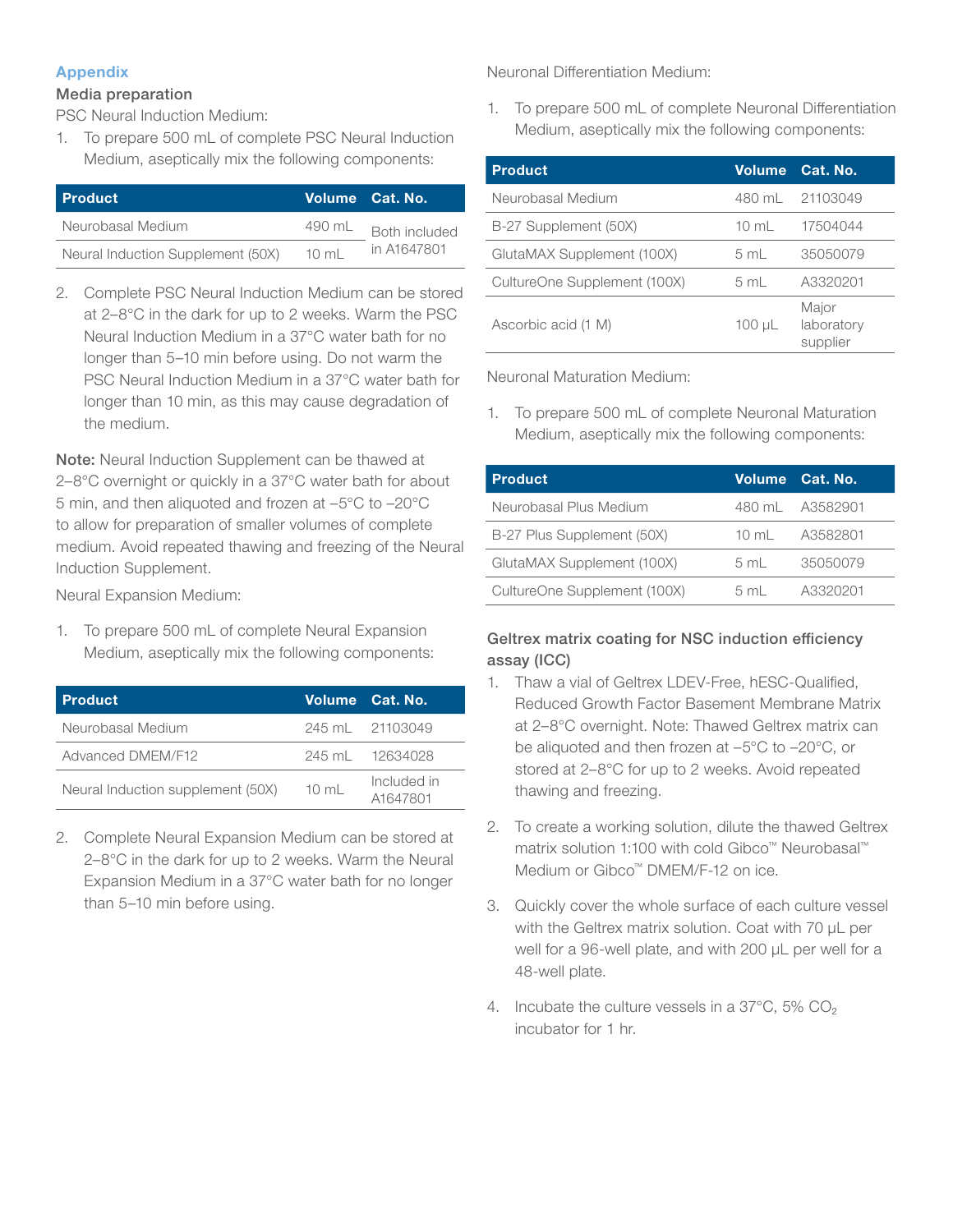5. The culture vessels are now ready for use. Just before use, aspirate the diluted Geltrex solution from the culture vessels. Cells can be plated directly onto the Geltrex matrix–coated culture vessels without rinsing. Coated culture vessels can also be stored at 2–8°C for up to one week. When storing, seal the culture vessels with Parafilm<sup>™</sup> laboratory film to prevent drying. Before using, warm up the coated culture vessels stored at 2–8°C at room temperature for 30 min.

#### Sequential coating of culture plates for neuronal maturation

Poly-D-lysine coating:

- 1. Dilute Gibco™ poly-D-lysine (Cat No. A3890401) in sterile DPBS to prepare a 50 µg/mL working solution.
- 2. Coat the surface of the culture vessel with the working solution of poly-D-lysine (e.g., 50 µL/well of a 96-well plate).
- 3. Incubate the vessel at room temperature for 1 hr.
- 4. Remove the poly-D-lysine solution and rinse the culture vessel surface 3 times with a large volume of distilled water (e.g., 100 µL/well of a 96-well plate). Make sure to rinse the culture vessel thoroughly, as excess poly-D-lysine solution can be toxic to the cells.
- 5. Remove the final distilled water rinse and leave the coated culture vessel uncovered in the laminar hood to dry. The culture surface will be fully dry after 2 hr. Plates can be used immediately or stored at 4°C.

#### Laminin coating:

1. Thaw a vial of laminin at room temperature.

Note: Thawed laminin can be aliquoted and stored at −80°C. Avoid repeated thawing and freezing.

- 2. Dilute the thawed laminin solution to 5 µg/mL with sterile distilled water to create a working solution.
- 3. Add the laminin solution into the poly-D-lysine–coated culture vessel to cover the whole surface, and incubate in a 37°C, 5% CO₂ incubator for 1 hr.
- 4. Immediately prior to seeding cells, aspirate the laminin solution from the coated culture vessel.

#### NSC aggregate distribution (6-well plate)

- 1. After performing an 80% medium change, tip the plate with the cells at a 45° angle. With a 5 mL serological pipette, add 1 mL medium for a final volume of 3 mL. Gently pipette the medium up and down one time to get an even suspension of aggregates. Gently remove the entire volume from a single well and divide the aggregates evenly into 3 wells. To collect the remaining aggregates, add 3 mL of medium and distribute the volume evenly into the new wells.
- 2. Tip up the new plate containing cell aggregates at a 45° angle. Inspect wells to ensure each of the new wells received an approximately even number of medium (2 mL) and total aggregate mass. If well contents are uneven, medium and/or aggregates can be adjusted using a 5 mL serological pipette or a widebore 200 µL pipette tip.

#### NSC aggregate distribution (500 mL flask)

- 1. Add 50 mL Neural Expansion Medium to a new 500 mL flask.
- 2. Tip the 500 mL flask containing NSC aggregates at a 45° angle for <1 min, until aggregates have settled.
- 3. With a 10 mL serological pipette, transfer half of the mass of the aggregates to the new 500 mL flask while keeping track of the volume of medium added. When the two flasks have approximately equal amounts of NSC aggregate mass, add appropriate volumes of Neural Expansion Medium so that each flask contains 100 mL.

#### NSC aggregate dissociation and 2D plating guidance for induction efficiency assay

- 1. Using a 48- or 96-well plate, coat a sufficient number of wells with Geltrex matrix at 1:100 dilution in DMEM/F-12, following the guidance provided previously. A 48-well plate can be coated with 200 µL per well of diluted Geltrex matrix. A 96-well plate can be coated with 70 µL per well of diluted Geltrex matrix.
- 2. Using a 5 mL serological pipette or a wide-bore pipette tip, remove a sample of NSC aggregates from a well and place the sample in a 15 mL conical tube. The number of NSC aggregates needed depends significantly on their size. Aim to remove enough mass to yield approximately 2–4 million cells (about 2–5 aggregates). Replace the volume of expansion medium removed from the well.